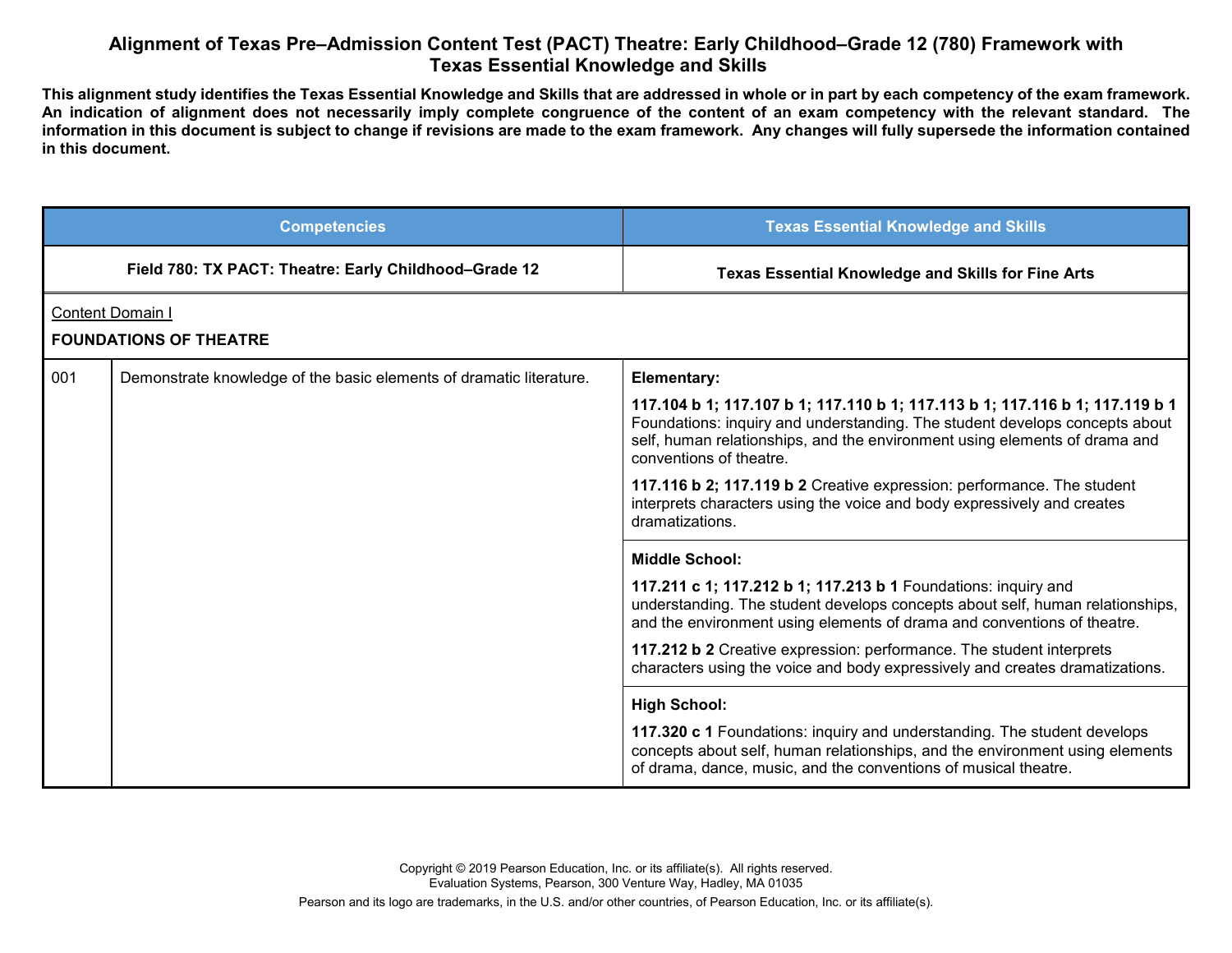|     | <b>Competencies</b>                                                                                                                                               | <b>Texas Essential Knowledge and Skills</b>                                                                                                                                                                                                                                                                                                                                                                                                                                                                                                                                                                                                                                                                       |
|-----|-------------------------------------------------------------------------------------------------------------------------------------------------------------------|-------------------------------------------------------------------------------------------------------------------------------------------------------------------------------------------------------------------------------------------------------------------------------------------------------------------------------------------------------------------------------------------------------------------------------------------------------------------------------------------------------------------------------------------------------------------------------------------------------------------------------------------------------------------------------------------------------------------|
|     | Field 780: TX PACT: Theatre: Early Childhood-Grade 12                                                                                                             | <b>Texas Essential Knowledge and Skills for Fine Arts</b>                                                                                                                                                                                                                                                                                                                                                                                                                                                                                                                                                                                                                                                         |
| 002 | Understand and apply knowledge of dramatic literature from historical<br>and contemporary eras within a variety of cultures from ancient times to<br>the present. | Elementary:<br>117.104 b 5; 117.107 b 5; 117.110 b 5; 117.113 b 5; 117.116 b 5; 117.119 b 5<br>Critical evaluation and response. The student responds to and evaluates<br>theatre and theatrical performances.<br>117.107 b 2; 117.110 b 2; 117.113 b 2; 117.116 b 2; 117.119 b 2 Creative<br>expression: performance. The student interprets characters using the voice and<br>body expressively and creates dramatizations.<br>117.113 b 4; 117.116 b 4; 117.119 b 4 Historical and cultural relevance. The<br>student relates theatre to history, society, and culture.                                                                                                                                        |
|     |                                                                                                                                                                   | <b>Middle School:</b><br>117.211 c 1; 117.212 b 1; 117.213 b 1 Foundations: inquiry and<br>understanding. The student develops concepts about self, human relationships,<br>and the environment using elements of drama and conventions of theatre.<br>117.211 c 2 Creative expression: performance. The student interprets<br>characters using the voice and body expressively and creates dramatizations.<br>117.211 c 4; 117.212 b 4; 117.213 b 4 Historical and cultural relevance. The<br>student relates theatre to history, society, and culture.<br>117.211 c 5; 117.212 b 5; 117.213 b 5 Critical evaluation and response. The<br>student responds to and evaluates theatre and theatrical performances. |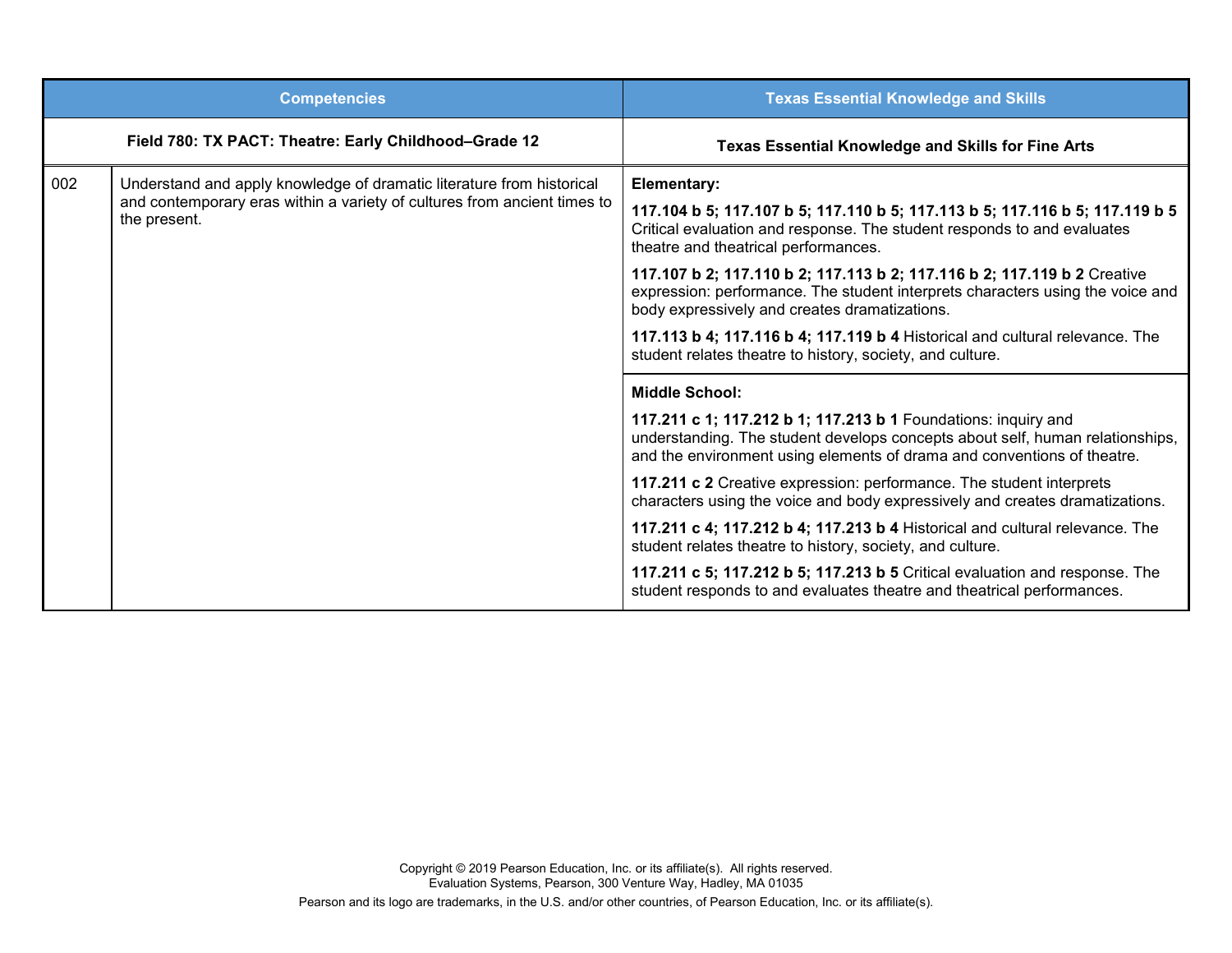| <b>Competencies</b>                                   | <b>Texas Essential Knowledge and Skills</b>                                                                                                                                                                                                              |
|-------------------------------------------------------|----------------------------------------------------------------------------------------------------------------------------------------------------------------------------------------------------------------------------------------------------------|
| Field 780: TX PACT: Theatre: Early Childhood-Grade 12 | <b>Texas Essential Knowledge and Skills for Fine Arts</b>                                                                                                                                                                                                |
|                                                       | <b>High School:</b>                                                                                                                                                                                                                                      |
|                                                       | 117.315 c 4; 117.316 c 4; 117.317 c 4; 117.318 c 4; 117.319 c 4; 117.320 c 4<br>Historical and cultural relevance. The student relates theatre to history, society,<br>and culture.                                                                      |
|                                                       | 117.315 c 5; 117.316 c 5; 117.317 c 5; 117.318 c 5; 117.323 c 5 Critical<br>evaluation and response. The student responds to and evaluates theatre and<br>theatrical performances.                                                                       |
|                                                       | 117.316 c 1; 117.317 c 1; 117.318 c 1 Foundations: inquiry and understanding.<br>The student develops concepts about self, human relationships, and the<br>environment using elements of drama and conventions of theatre.                               |
|                                                       | 117.317 c 2; 117.318 c 2 Creative expression: performance. The student<br>interprets characters using the voice and body expressively and creates<br>dramatizations.                                                                                     |
|                                                       | 117.319 c 5; 117.320 c 5; 117.321 c 5; 117.322 c 5 Critical evaluation and<br>response. The student responds to and evaluates musical theatre<br>performances.                                                                                           |
|                                                       | 117.319 c 2; 117.320 c 2 Creative expression: performance. The student<br>interprets characters through acting, singing, and dance using voice and body<br>expressively and creates dramatizations called for in a musical script.                       |
|                                                       | 117.323 c 2; 117.324 c 2; 117.325 c 2; 117.326 c 2 Creative expression:<br>performance. The student develops and demonstrates technical theatre skills<br>through the pre-production processes from concept (script or original idea) to<br>performance. |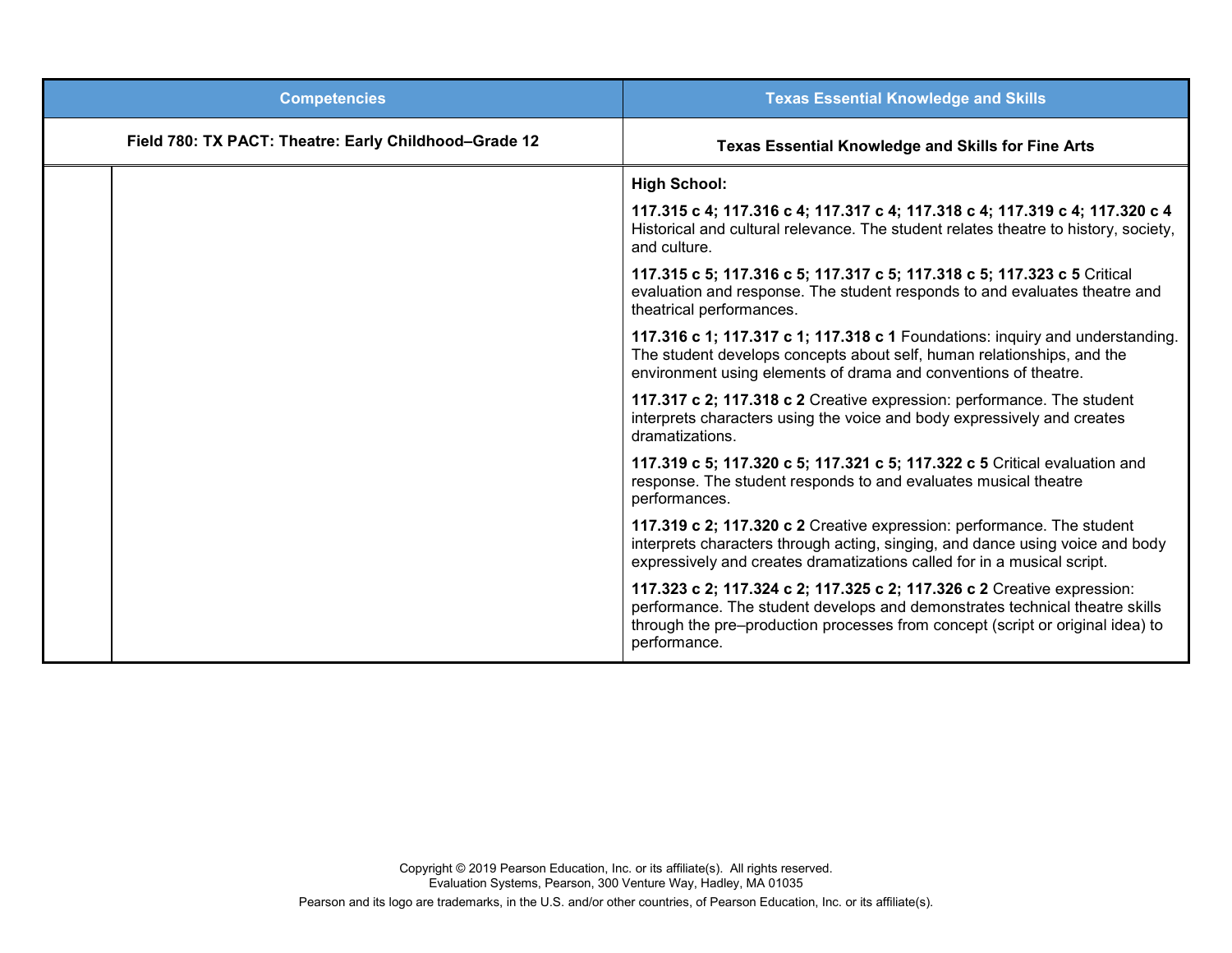|              | <b>Competencies</b>                                                                                                                                                                                           | <b>Texas Essential Knowledge and Skills</b>                                                                                                                                                                 |
|--------------|---------------------------------------------------------------------------------------------------------------------------------------------------------------------------------------------------------------|-------------------------------------------------------------------------------------------------------------------------------------------------------------------------------------------------------------|
|              | Field 780: TX PACT: Theatre: Early Childhood-Grade 12                                                                                                                                                         | <b>Texas Essential Knowledge and Skills for Fine Arts</b>                                                                                                                                                   |
| 003          | Understand and apply knowledge of methods and principles of                                                                                                                                                   | Elementary:                                                                                                                                                                                                 |
| playwriting. |                                                                                                                                                                                                               | 117.107 b 2; 117.110 b 2; 117.113 b 2; 117.116 b 2; 117.119 b 2 Creative<br>expression: performance. The student interprets characters using the voice and<br>body expressively and creates dramatizations. |
|              |                                                                                                                                                                                                               | 117.107 b 5; 117.110 b 4 Historical and cultural relevance. The student relates<br>theatre to history, society, and culture.                                                                                |
|              | 117.116 b 1; 117.119 b 1 Foundations: inquiry and understanding. The student<br>develops concepts about self, human relationships, and the environment using<br>elements of drama and conventions of theatre. |                                                                                                                                                                                                             |
|              |                                                                                                                                                                                                               | <b>Middle School:</b>                                                                                                                                                                                       |
|              |                                                                                                                                                                                                               | 117.211 c 2; 117.212 b 2; 117.213 b 2 Creative expression: performance. The<br>student interprets characters using the voice and body expressively and<br>creates dramatizations.                           |
|              |                                                                                                                                                                                                               | 117.211 c 4 Historical and cultural relevance. The student relates theatre to<br>history, society, and culture.                                                                                             |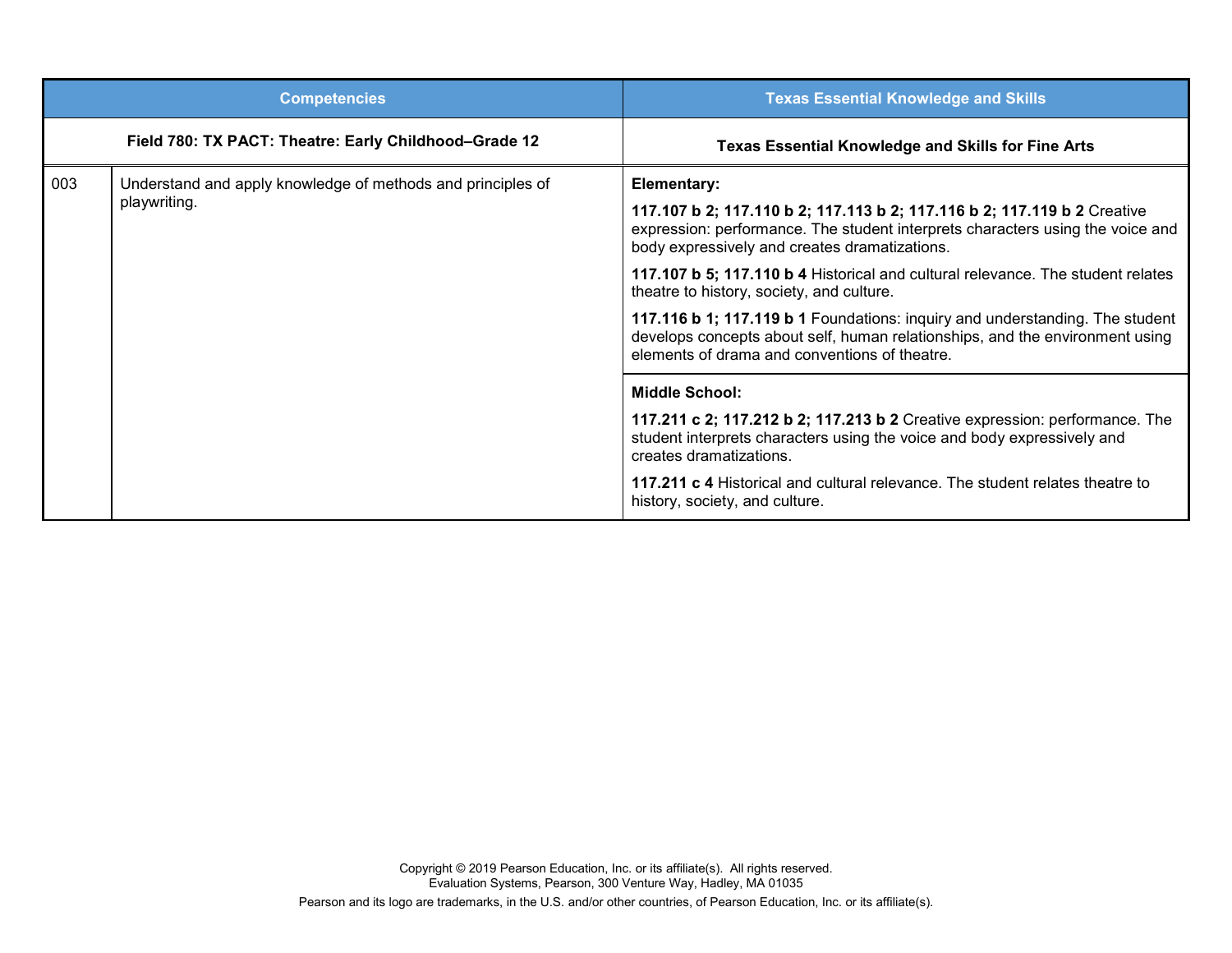| <b>Competencies</b>                                   | <b>Texas Essential Knowledge and Skills</b>                                                                                                                                                                                                                                                                                                                                                   |
|-------------------------------------------------------|-----------------------------------------------------------------------------------------------------------------------------------------------------------------------------------------------------------------------------------------------------------------------------------------------------------------------------------------------------------------------------------------------|
| Field 780: TX PACT: Theatre: Early Childhood-Grade 12 | <b>Texas Essential Knowledge and Skills for Fine Arts</b>                                                                                                                                                                                                                                                                                                                                     |
|                                                       | <b>High School:</b>                                                                                                                                                                                                                                                                                                                                                                           |
|                                                       | 117.315 c 1; 117.316 c 1; 117.317 c 1; 117.318 c 1; 117.323 c 1; 117.326 c 1<br>Foundations: inquiry and understanding. The student develops concepts about<br>self, human relationships, and the environment using elements of drama and<br>conventions of theatre.                                                                                                                          |
|                                                       | 117.315 c 2; 117.316 c 2; 117.317 c 2; 117.318 c 2 Creative expression:<br>performance. The student interprets characters using the voice and body<br>expressively and creates dramatizations.                                                                                                                                                                                                |
|                                                       | 117.316 c 3 Creative expression: production. The student applies design,<br>directing, and theatre production concepts and skills.                                                                                                                                                                                                                                                            |
|                                                       | 117.316 c 5 Critical evaluation and response. The student responds to and<br>evaluates theatre and theatrical performances.                                                                                                                                                                                                                                                                   |
|                                                       | 117.319 c 1; 117.320 c 1; 117.321 c 1; 117.322 c 1 Foundations: inquiry and<br>understanding. The student develops concepts about self, human relationships,<br>and the environment using elements of drama, dance, music, and the<br>conventions of musical theatre.                                                                                                                         |
|                                                       | 117.319 c 2; 117.320 c 2; 117.321 c 2; 117.322 c 2 Creative expression:<br>performance. The student interprets characters through acting, singing, and<br>dance using voice and body expressively and creates dramatizations called for<br>in a musical script.                                                                                                                               |
|                                                       | 117.319 c 3; 117.320 c 3; 117.321 c 3 Creative expression: production. The<br>student applies design, directing, choreography, and musical theatre production<br>concepts and skills. 117.324 c 1; 117.325 c 1 Foundations: inquiry and<br>understanding. The student develops concepts about self, human relationships,<br>and the world using elements of drama and conventions of theatre. |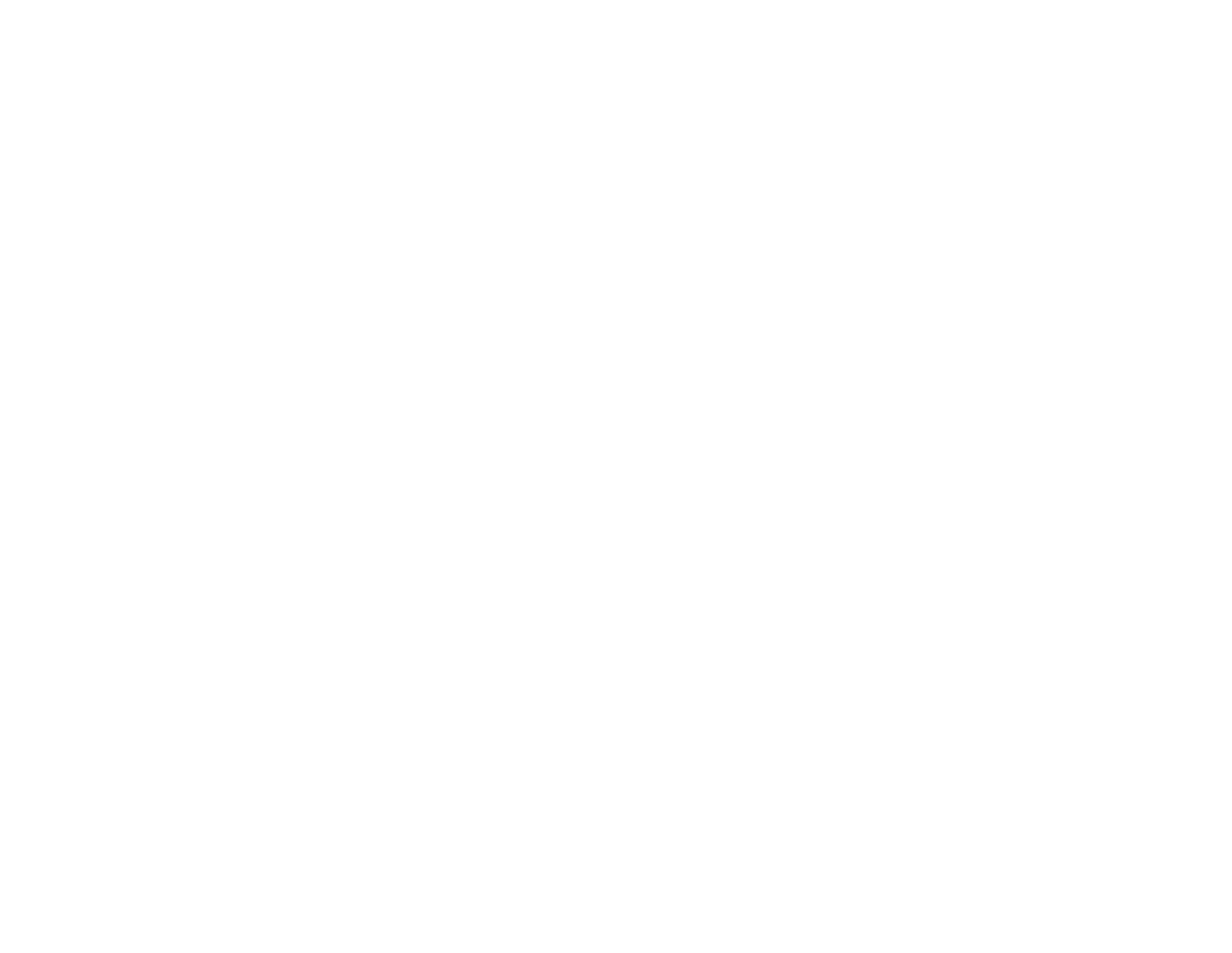| <b>Competencies</b>                                   | <b>Texas Essential Knowledge and Skills</b>                                                                                                                                                                                                                                                            |
|-------------------------------------------------------|--------------------------------------------------------------------------------------------------------------------------------------------------------------------------------------------------------------------------------------------------------------------------------------------------------|
| Field 780: TX PACT: Theatre: Early Childhood-Grade 12 | <b>Texas Essential Knowledge and Skills for Fine Arts</b>                                                                                                                                                                                                                                              |
|                                                       | <b>High School:</b>                                                                                                                                                                                                                                                                                    |
|                                                       | 117.315 c 1; 117.316 c 1; 117.317 c 1; 117.318 c 1; 117.323 c 1; 117.326 c 1<br>Foundations: inquiry and understanding. The student develops concepts about<br>self, human relationships, and the environment using elements of drama and<br>conventions of theatre.                                   |
|                                                       | 117.315 c 3; 117.316 c 3; 117.317 c 3; 117.318 c 3 Creative expression:<br>production. The student applies design, directing, and theatre production<br>concepts and skills.                                                                                                                           |
|                                                       | 117.317 c 5; 117.318 c 5 Critical evaluation and response. The student<br>responds to and evaluates theatre and theatrical performances.                                                                                                                                                               |
|                                                       | 117.319 c 1; 117.320 c 1; 117.321 c 1; 117.322 c 1 Foundations: inquiry and<br>understanding. The student develops concepts about self, human relationships,<br>and the environment using elements of drama, dance, music, and the<br>conventions of musical theatre.                                  |
|                                                       | 117.319 c 3; 117.320 c 3; 117.321 c 3; 117.322 c 3 Creative expression:<br>production. The student applies design, directing, choreography, and musical<br>theatre production concepts and skills.                                                                                                     |
|                                                       | 117.322 c 2 Creative expression: performance. The student interprets<br>characters through acting, singing, and dance using voice and body<br>expressively and creates dramatizations called for in a musical script.                                                                                  |
|                                                       | 117.323 c 2; 117.324 c 2; 117.325 c 2; 117.326 c 2 Creative expression:<br>performance. The student develops and demonstrates technical theatre skills<br>through the pre-production processes from concept (script or original idea) to<br>performance.                                               |
|                                                       | 117.324 c 1; 117.325 c 1 Foundations: inquiry and understanding. The student<br>develops concepts about self, human relationships, and the world using<br>elements of drama and conventions of theatre.                                                                                                |
|                                                       | 117.324 c 3; 117.325 c 3 Creative expression: production. The student focuses<br>on a specific area of technical theatre production concepts and skills. The<br>student demonstrates an understanding of and skills in scenery, props, lighting,<br>costumes and makeup, sound, or theatre management. |

Copyright © 2019 Pearson Education, Inc. or its affiliate(s). All rights reserved. Evaluation Systems, Pearson, 300 Venture Way, Hadley, MA 01035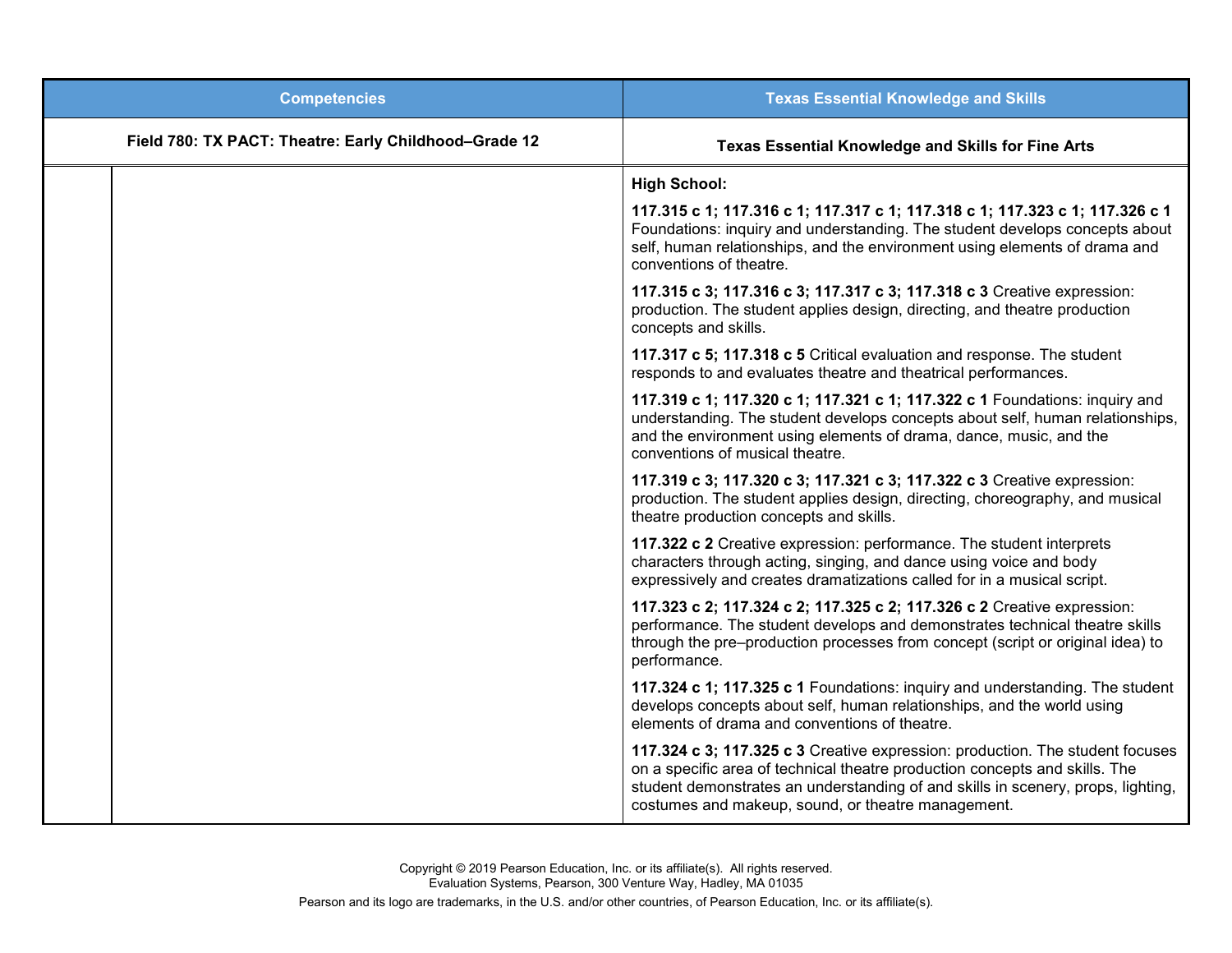|     | <b>Competencies</b>                                                                                         | <b>Texas Essential Knowledge and Skills</b>                                                                                                                                    |
|-----|-------------------------------------------------------------------------------------------------------------|--------------------------------------------------------------------------------------------------------------------------------------------------------------------------------|
|     | Field 780: TX PACT: Theatre: Early Childhood-Grade 12                                                       | <b>Texas Essential Knowledge and Skills for Fine Arts</b>                                                                                                                      |
| 008 | Apply knowledge of skills and techniques related to theatrical lighting<br>and sound design and production. | Elementary:<br>117.107 b 3; 117.110 b 3 Creative expression: production. The student applies<br>design, directing, and theatre production concepts and skills.                 |
|     |                                                                                                             | Middle School:<br>117.211 c 3; 117.212 b 3; 117.213 b 3 Creative expression: production. The<br>student applies design, directing, and theatre production concepts and skills. |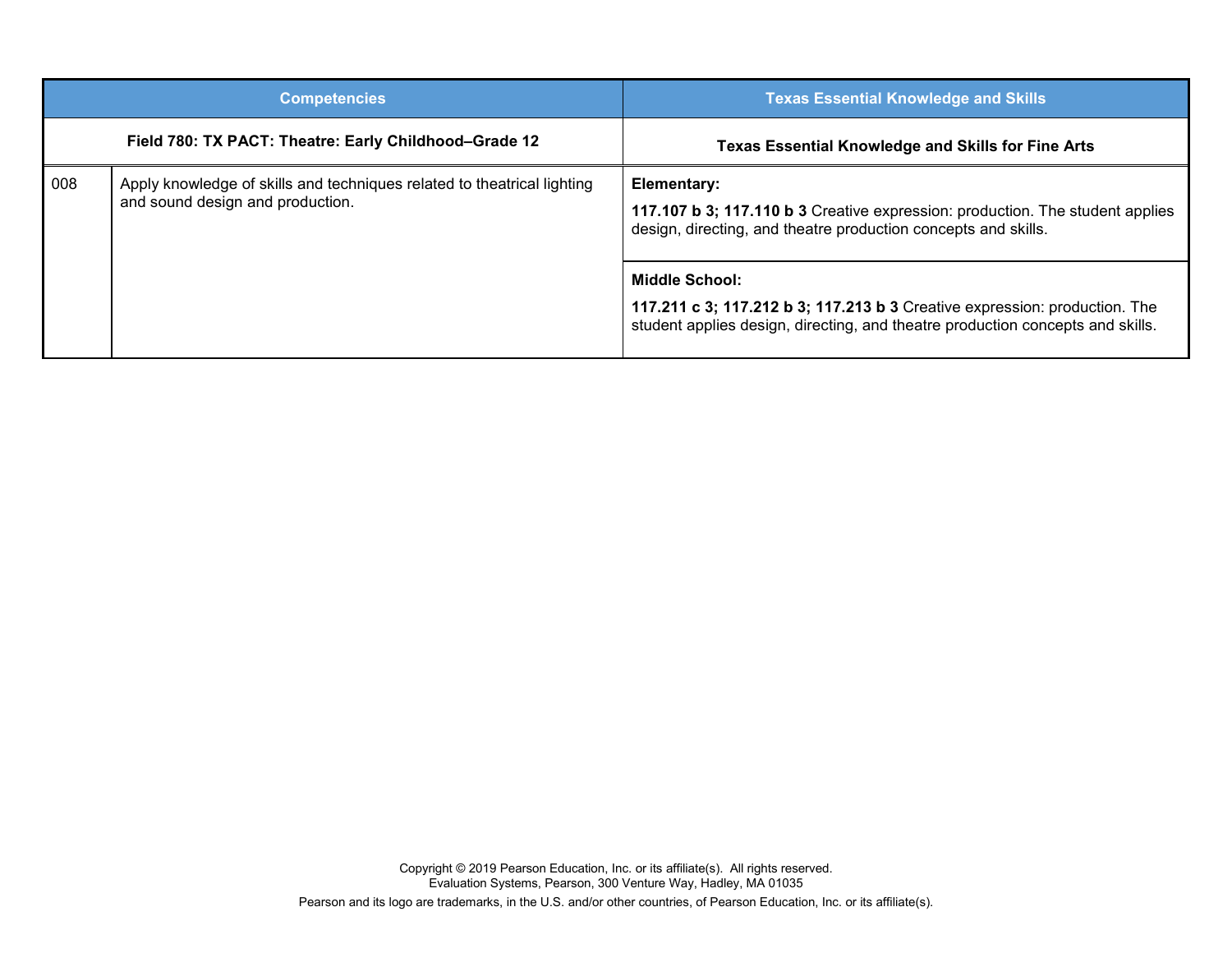| <b>Competencies</b>                                   | <b>Texas Essential Knowledge and Skills</b>                                                                                                                                                                                                                                                                         |
|-------------------------------------------------------|---------------------------------------------------------------------------------------------------------------------------------------------------------------------------------------------------------------------------------------------------------------------------------------------------------------------|
| Field 780: TX PACT: Theatre: Early Childhood-Grade 12 | <b>Texas Essential Knowledge and Skills for Fine Arts</b>                                                                                                                                                                                                                                                           |
|                                                       | <b>High School:</b>                                                                                                                                                                                                                                                                                                 |
|                                                       | 117.315 c 1; 117.316 c 1; 117.317 c 1; 117.318 c 1; 117.323 c 1; 117.326 c 1<br>Foundations: inquiry and understanding. The student develops concepts about<br>self, human relationships, and the environment using elements of drama and<br>conventions of theatre.                                                |
|                                                       | 117.315 c 3; 117.316 c 3; 117.317 c 3; 117.318 c 3; 117.323 c 3 Creative<br>expression: production. The student applies design, directing, and theatre<br>production concepts and skills.                                                                                                                           |
|                                                       | 117.323 c 2; 117.324 c 2; 117.325 c 2; 117.326 c 2 Creative expression:<br>performance. The student develops and demonstrates technical theatre skills<br>through the pre-production processes from concept (script or original idea) to<br>performance.                                                            |
|                                                       | 117.319 c 1 Foundations: inquiry and understanding. The student develops<br>concepts about self, human relationships, and the environment using elements<br>of drama, dance, music, and the conventions of musical theatre.                                                                                         |
|                                                       | 117.319 c 3; 117.320 c 3; 117.321 c 3 Creative expression: production. The<br>student applies design, directing, choreography, and musical theatre production<br>concepts and skills.                                                                                                                               |
|                                                       | 117.324 c 1; 117.325 c 1 Foundations: inquiry and understanding. The student<br>develops concepts about self, human relationships, and the world using<br>elements of drama and conventions of theatre.                                                                                                             |
|                                                       | 117.324 c 3; 117.325 c 3; 117.326 c 3 Creative expression: production. The<br>student focuses on a specific area of technical theatre production concepts and<br>skills. The student demonstrates an understanding of and skills in scenery,<br>props, lighting, costumes and makeup, sound, or theatre management. |
|                                                       | 117.324 c 4; 117.325 c 4 Historical and cultural relevance. The student relates<br>theatre to history, society, and culture.                                                                                                                                                                                        |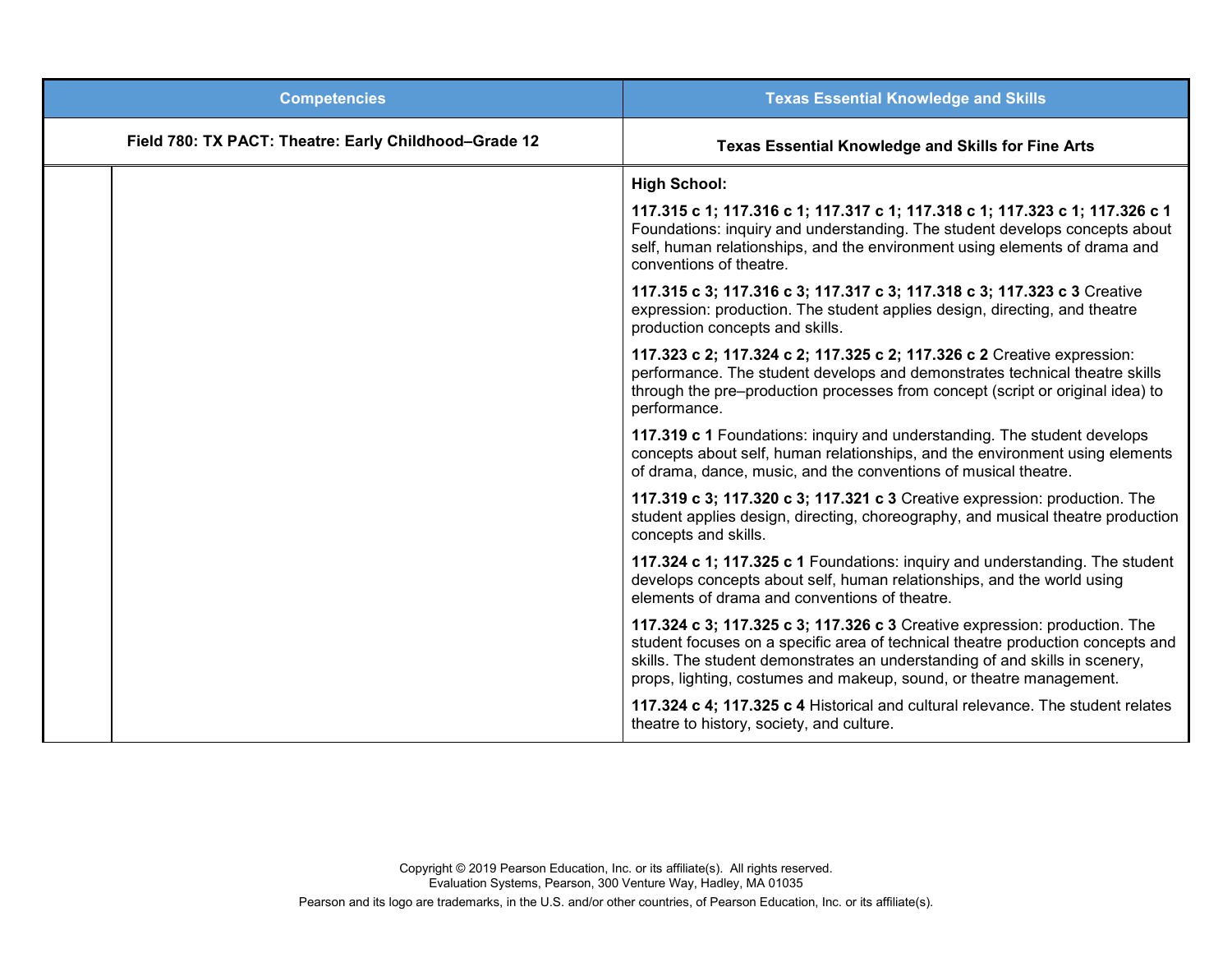|     | <b>Competencies</b>                                                                        | <b>Texas Essential Knowledge and Skills</b>                                                                                                                                                                                                                                                                                                                                                                                                               |
|-----|--------------------------------------------------------------------------------------------|-----------------------------------------------------------------------------------------------------------------------------------------------------------------------------------------------------------------------------------------------------------------------------------------------------------------------------------------------------------------------------------------------------------------------------------------------------------|
|     | Field 780: TX PACT: Theatre: Early Childhood-Grade 12                                      | <b>Texas Essential Knowledge and Skills for Fine Arts</b>                                                                                                                                                                                                                                                                                                                                                                                                 |
| 009 | Apply knowledge of skills and techniques related to set and prop design<br>and production. | <b>Elementary:</b><br>117.104 b 3; 117.107 b 3; 117.110 b 3; 117.113 b 3; 117.116 b 3; 117.119 b 3<br>Creative expression: production. The student applies design, directing, and<br>theatre production concepts and skills.<br>117.116 b 1 Foundations: inquiry and understanding. The student develops<br>concepts about self, human relationships, and the environment using elements<br>of drama and conventions of theatre.<br><b>Middle School:</b> |
|     |                                                                                            | 117.211 c 3; 117.212 b 3; 117.213 b 3 Creative expression: production. The<br>student applies design, directing, and theatre production concepts and skills.                                                                                                                                                                                                                                                                                              |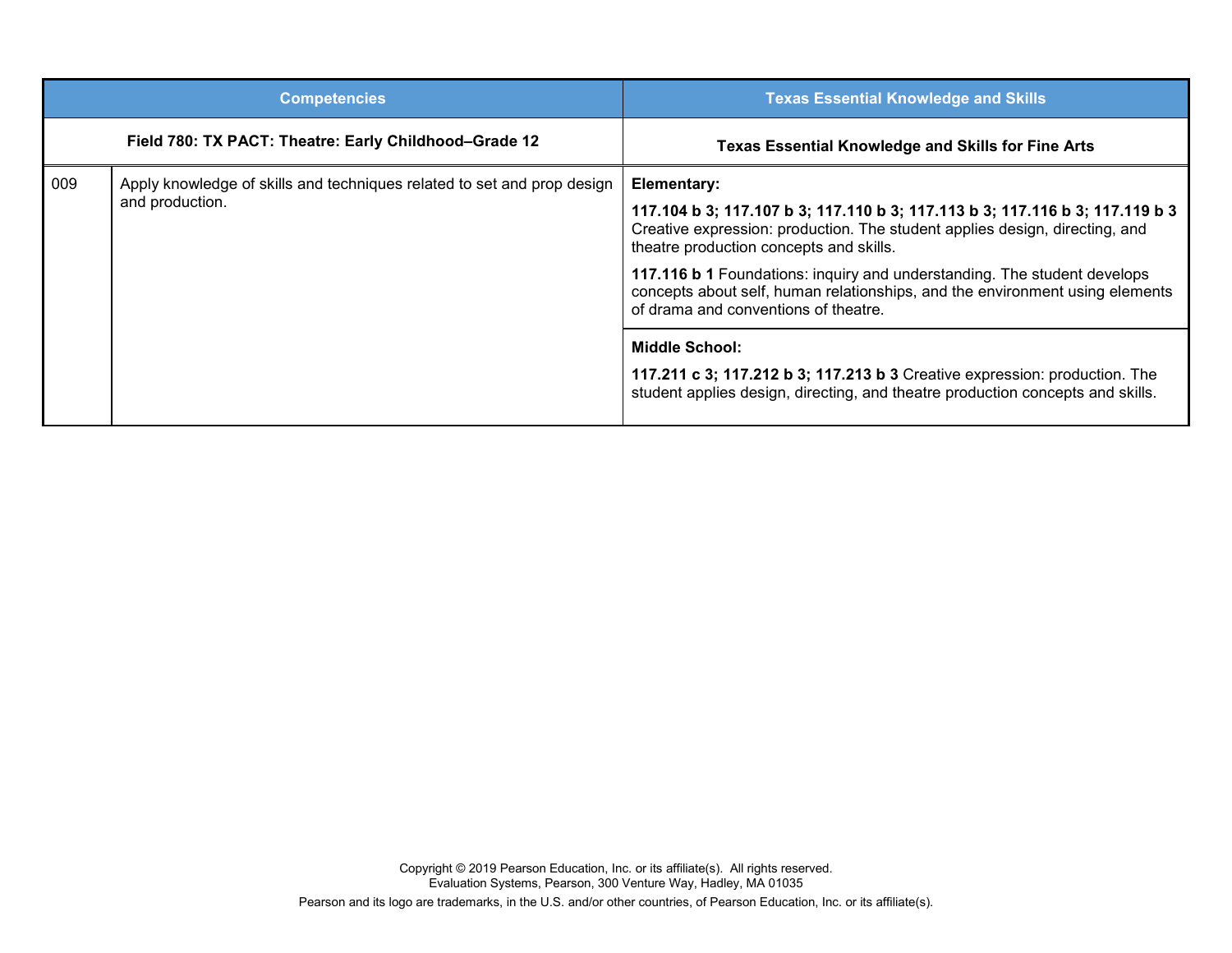|     | <b>Competencies</b>                                                                              | <b>Texas Essential Knowledge and Skills</b>                                                                                                                                                                                                                                                                         |
|-----|--------------------------------------------------------------------------------------------------|---------------------------------------------------------------------------------------------------------------------------------------------------------------------------------------------------------------------------------------------------------------------------------------------------------------------|
|     | Field 780: TX PACT: Theatre: Early Childhood-Grade 12                                            | <b>Texas Essential Knowledge and Skills for Fine Arts</b>                                                                                                                                                                                                                                                           |
|     |                                                                                                  | <b>High School:</b>                                                                                                                                                                                                                                                                                                 |
|     |                                                                                                  | 117.315 c 1; 117.316 c 1; 117.317 c 1; 117.318 c 1; 117.323 c 1; 117.326 c 1<br>Foundations: inquiry and understanding. The student develops concepts about<br>self, human relationships, and the environment using elements of drama and<br>conventions of theatre.                                                |
|     |                                                                                                  | 117.315 c 3; 117.316 c 3; 117.317 c 3; 117.318 c 3; 117.323 c 3 Creative<br>expression: production. The student applies design, directing, and theatre<br>production concepts and skills.                                                                                                                           |
|     |                                                                                                  | 117.323 c 2; 117.324 c 2; 117.325 c 2; 117.326 c 2 Creative expression:<br>performance. The student develops and demonstrates technical theatre skills<br>through the pre-production processes from concept (script or original idea) to<br>performance.                                                            |
|     |                                                                                                  | 117.324 c 1; 117.325 c 1 Foundations: inquiry and understanding. The student<br>develops concepts about self, human relationships, and the world using<br>elements of drama and conventions of theatre.                                                                                                             |
|     |                                                                                                  | 117.324 c 3; 117.325 c 3; 117.326 c 3 Creative expression: production. The<br>student focuses on a specific area of technical theatre production concepts and<br>skills. The student demonstrates an understanding of and skills in scenery,<br>props, lighting, costumes and makeup, sound, or theatre management. |
|     |                                                                                                  | 117.319 c 1 Foundations: inquiry and understanding. The student develops<br>concepts about self, human relationships, and the environment using elements<br>of drama, dance, music, and the conventions of musical theatre.                                                                                         |
|     |                                                                                                  | 117.319 c 3; 117.320 c 3; 117.321 c 3 Creative expression: production. The<br>student applies design, directing, choreography, and musical theatre production<br>concepts and skills.                                                                                                                               |
| 010 | Apply knowledge of skills and techniques related to costume and<br>makeup design and production. | Elementary:<br>117.104 b 3 Creative expression: production. The student applies design,<br>directing, and theatre production concepts and skills.                                                                                                                                                                   |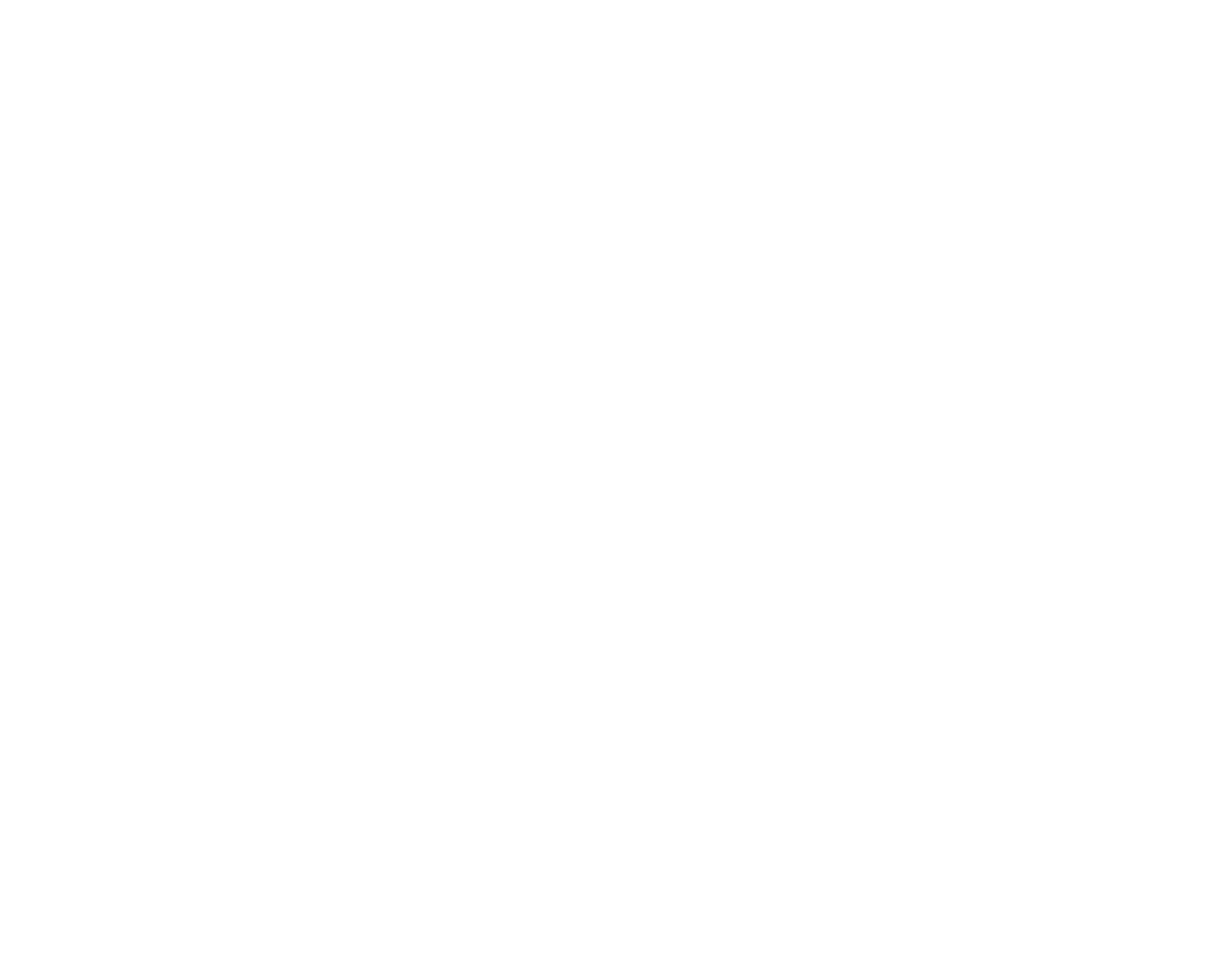|     | <b>Competencies</b>                                                                          | <b>Texas Essential Knowledge and Skills</b>                                                                                                                                                                                                                                                                                                                                                                                                                                                                                                        |
|-----|----------------------------------------------------------------------------------------------|----------------------------------------------------------------------------------------------------------------------------------------------------------------------------------------------------------------------------------------------------------------------------------------------------------------------------------------------------------------------------------------------------------------------------------------------------------------------------------------------------------------------------------------------------|
|     | Field 780: TX PACT: Theatre: Early Childhood-Grade 12                                        | <b>Texas Essential Knowledge and Skills for Fine Arts</b>                                                                                                                                                                                                                                                                                                                                                                                                                                                                                          |
| 012 | Demonstrate knowledge of principles and procedures for producing<br>theatrical performances. | <b>Elementary:</b><br>117.104 b 1; 117.107 b 1; 117.110 b 1; 117.113 b 1; 117.116 b 1; 117.119 b 1<br>Foundations: inquiry and understanding. The student develops concepts about<br>self, human relationships, and the environment using elements of drama and<br>conventions of theatre.<br>117.104 b 5; 117.107 b 5; 117.110 b 5; 117.113 b 5; 117.116 b 5; 117.119 b 5<br>Critical evaluation and response. The student responds to and evaluates<br>theatre and theatrical performances.                                                      |
|     |                                                                                              | <b>Middle School:</b><br>117.211 c 1 Foundations: inquiry and understanding. The student develops<br>concepts about self, human relationships, and the environment using elements<br>of drama and conventions of theatre.<br>117.211 c 3; 117.212 b 3; 117.213 b 3 Creative expression: production. The<br>student applies design, directing, and theatre production concepts and skills.<br>117.211 c 5; 117.212 b 5; 117.213 b 5 Critical evaluation and response. The<br>student responds to and evaluates theatre and theatrical performances. |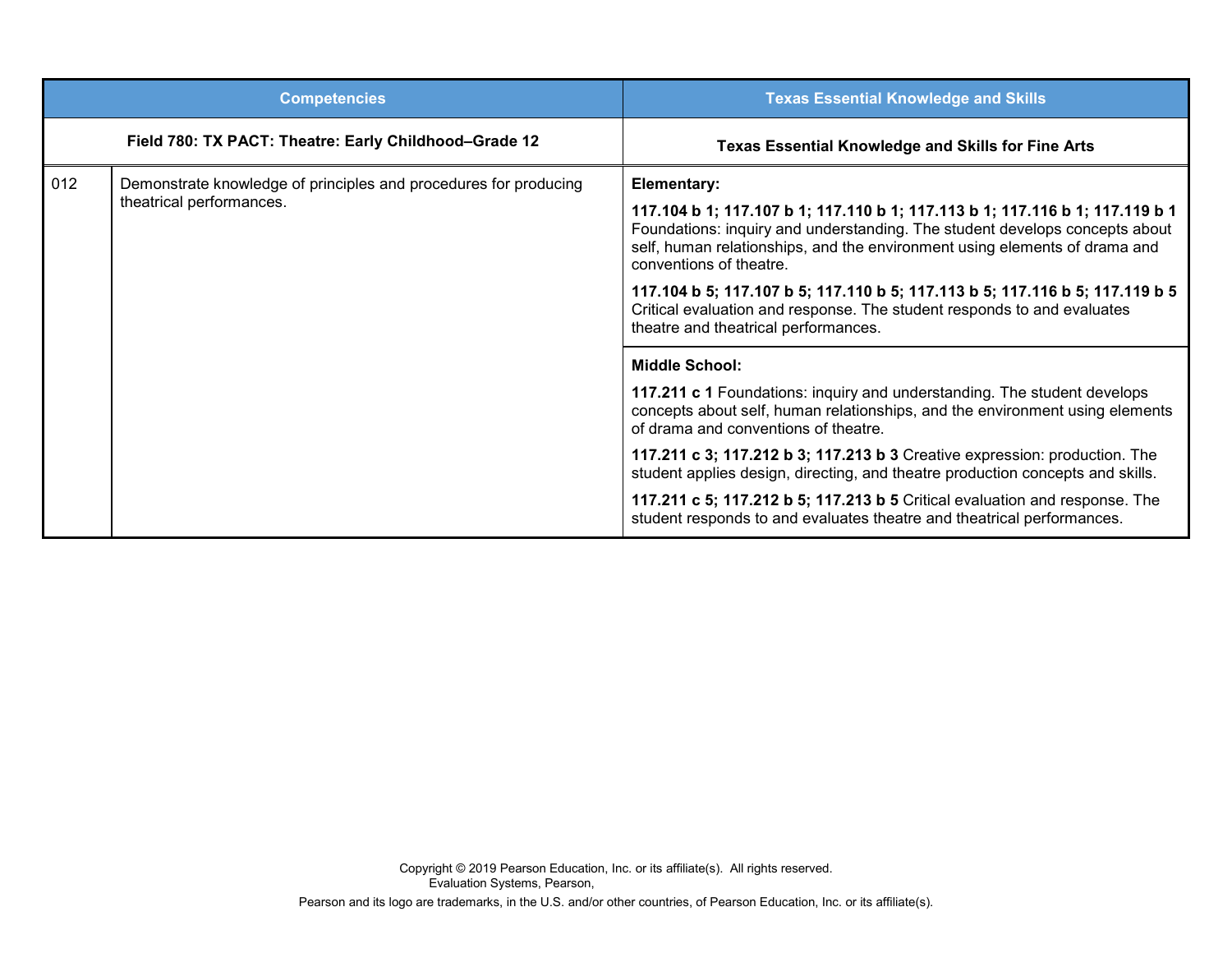| <b>Competencies</b>                                   | <b>Texas Essential Knowledge and Skills</b>                                                                                                                                                                                                                          |
|-------------------------------------------------------|----------------------------------------------------------------------------------------------------------------------------------------------------------------------------------------------------------------------------------------------------------------------|
| Field 780: TX PACT: Theatre: Early Childhood-Grade 12 | <b>Texas Essential Knowledge and Skills for Fine Arts</b>                                                                                                                                                                                                            |
|                                                       | <b>High School:</b>                                                                                                                                                                                                                                                  |
|                                                       | 117.315 c 1; 117.316 c 1; 117.317 c 1; 117.318 c 1; 117.323 c 1; 117.326 c 1<br>Foundations: inquiry and understanding. The student develops concepts about<br>self, human relationships, and the environment using elements of drama and<br>conventions of theatre. |
|                                                       | 117.315 c 3; 117.316 c 3; 117.317 c 3; 117.318 c 3 Creative expression:<br>production. The student applies design, directing, and theatre production<br>concepts and skills.                                                                                         |
|                                                       | 117.315 c 5; 117.316 c 5; 117.317 c 5; 117.318 c 5; 117.323 c 5; 117.324 c 5;<br>117.325 c 5; 117.326 c 5 Critical evaluation and response. The student<br>responds to and evaluates theatre and theatrical performances.                                            |
|                                                       | 117.317 c 2 Creative expression: performance. The student interprets<br>characters using the voice and body expressively and creates dramatizations.                                                                                                                 |
|                                                       | 117.323 c 2; 117.325 c 2; 117.326 c 2 Creative expression: performance. The<br>student develops and demonstrates technical theatre skills through the pre-<br>production processes from concept (script or original idea) to performance.                            |
|                                                       | 117.319 c 3 Creative expression: production. The student applies design,<br>directing, choreography, and musical theatre production concepts and skills.                                                                                                             |
|                                                       | 117.319 c 5; 117.320 c 5; 117.321 c 5; 117.322 c 5 Critical evaluation and<br>response. The student responds to and evaluates musical theatre<br>performances.                                                                                                       |
|                                                       | 117.320 c 1; 117.321 c 1; 117.322 c 1 Foundations: inquiry and understanding.<br>The student develops concepts about self, human relationships, and the<br>environment using elements of drama, dance, music, and the conventions of<br>musical theatre.             |
|                                                       | 117.320 c 3; 117.321 c 3; 117.322 c 3 Creative expression: production. The<br>student applies design, directing, choreography, and musical theatre production<br>concepts and skills.                                                                                |
|                                                       | 117.324 c 1; 117.325 c 1 Foundations: inquiry and understanding. The student<br>develops concepts about self, human relationships, and the world using<br>elements of drama and conventions of theatre.                                                              |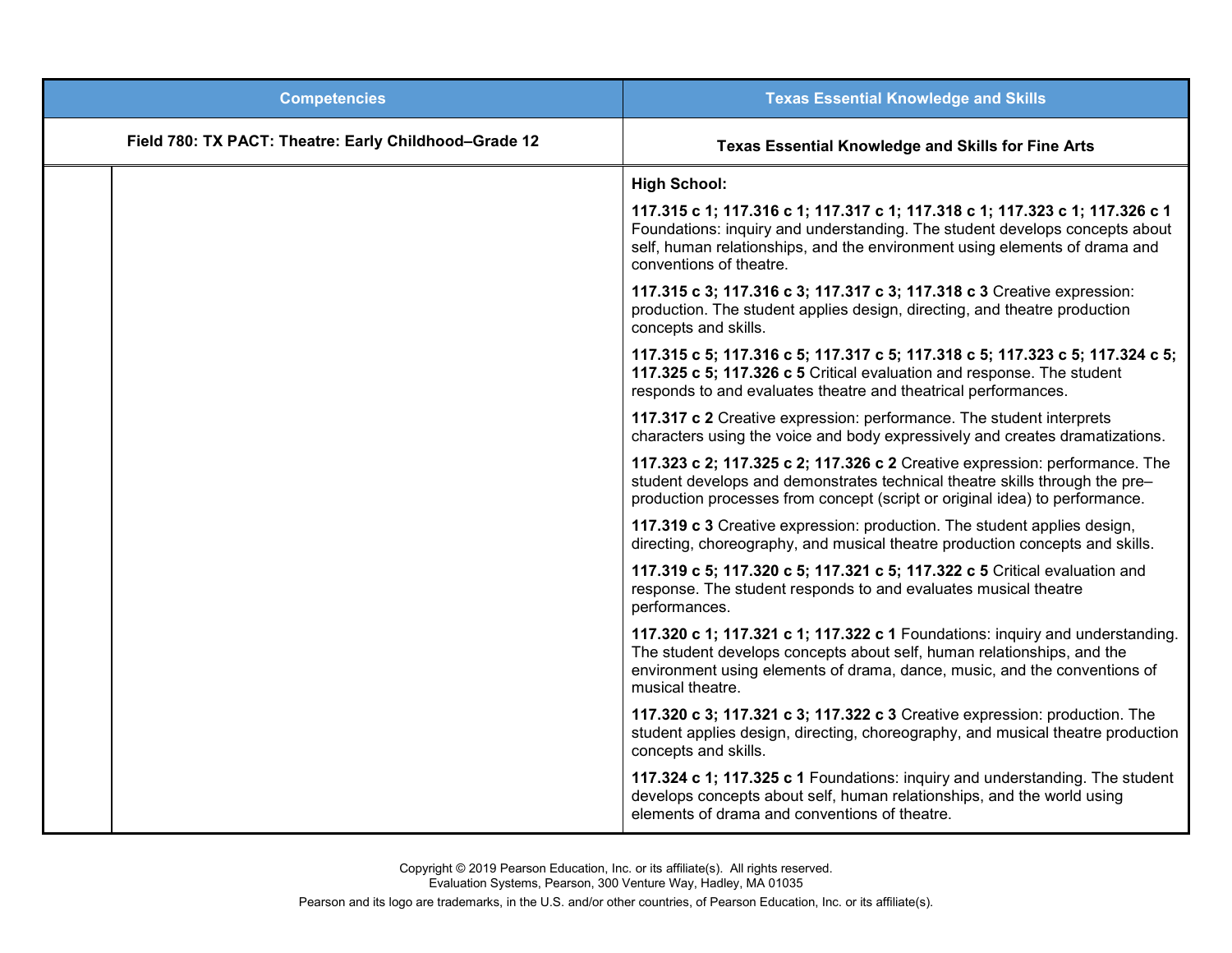|                                                   | <b>Competencies</b>                                                            | <b>Texas Essential Knowledge and Skills</b>                                                                                                                                                                                |  |  |
|---------------------------------------------------|--------------------------------------------------------------------------------|----------------------------------------------------------------------------------------------------------------------------------------------------------------------------------------------------------------------------|--|--|
|                                                   | Field 780: TX PACT: Theatre: Early Childhood-Grade 12                          | Texas Essential Knowledge and Skills for Fine Arts                                                                                                                                                                         |  |  |
| 013                                               | Understand and apply knowledge of legal and ethical issues in theatre<br>arts. | Elementary: n/a                                                                                                                                                                                                            |  |  |
|                                                   |                                                                                | Middle School: n/a                                                                                                                                                                                                         |  |  |
|                                                   |                                                                                | High School: n/a                                                                                                                                                                                                           |  |  |
| <b>Content Domain III</b>                         |                                                                                |                                                                                                                                                                                                                            |  |  |
| ANALYZING AND CONNECTING THEATRE TO EVERYDAY LIFE |                                                                                |                                                                                                                                                                                                                            |  |  |
| 014                                               | Understand the history of theatre in cultures throughout the world.            | Elementary:                                                                                                                                                                                                                |  |  |
|                                                   |                                                                                | 117.104 b 4; 117.113 b 4; 117.116 b 4; 117.119 b 4 Historical and cultural<br>relevance. The student relates theatre to history, society, and culture.                                                                     |  |  |
|                                                   |                                                                                | <b>Middle School:</b>                                                                                                                                                                                                      |  |  |
|                                                   |                                                                                | 117.211 c 4 Historical and cultural relevance. The student relates theatre to<br>history, society, and culture.                                                                                                            |  |  |
|                                                   |                                                                                | <b>High School:</b>                                                                                                                                                                                                        |  |  |
|                                                   |                                                                                | 117.315 c 4; 117.316 c 4; 117.317 c 4; 117.318 c 4; 117.319 c 4; 117.323 c 4;<br>117.324 c 4; 117.325 c 4; 117.326 c 4 Historical and cultural relevance. The<br>student relates theatre to history, society, and culture. |  |  |
|                                                   |                                                                                | 117.320 c 4; 117.321 c 4; 117.322 c 4 Historical and cultural relevance. The<br>student relates musical theatre to history, society, and culture.                                                                          |  |  |

Copyright © 2019 Pearson Education, Inc. or its affiliate(s). All rights reserved. Evaluation Systems, Pearson, 300 Venture Way, Hadley, MA 01035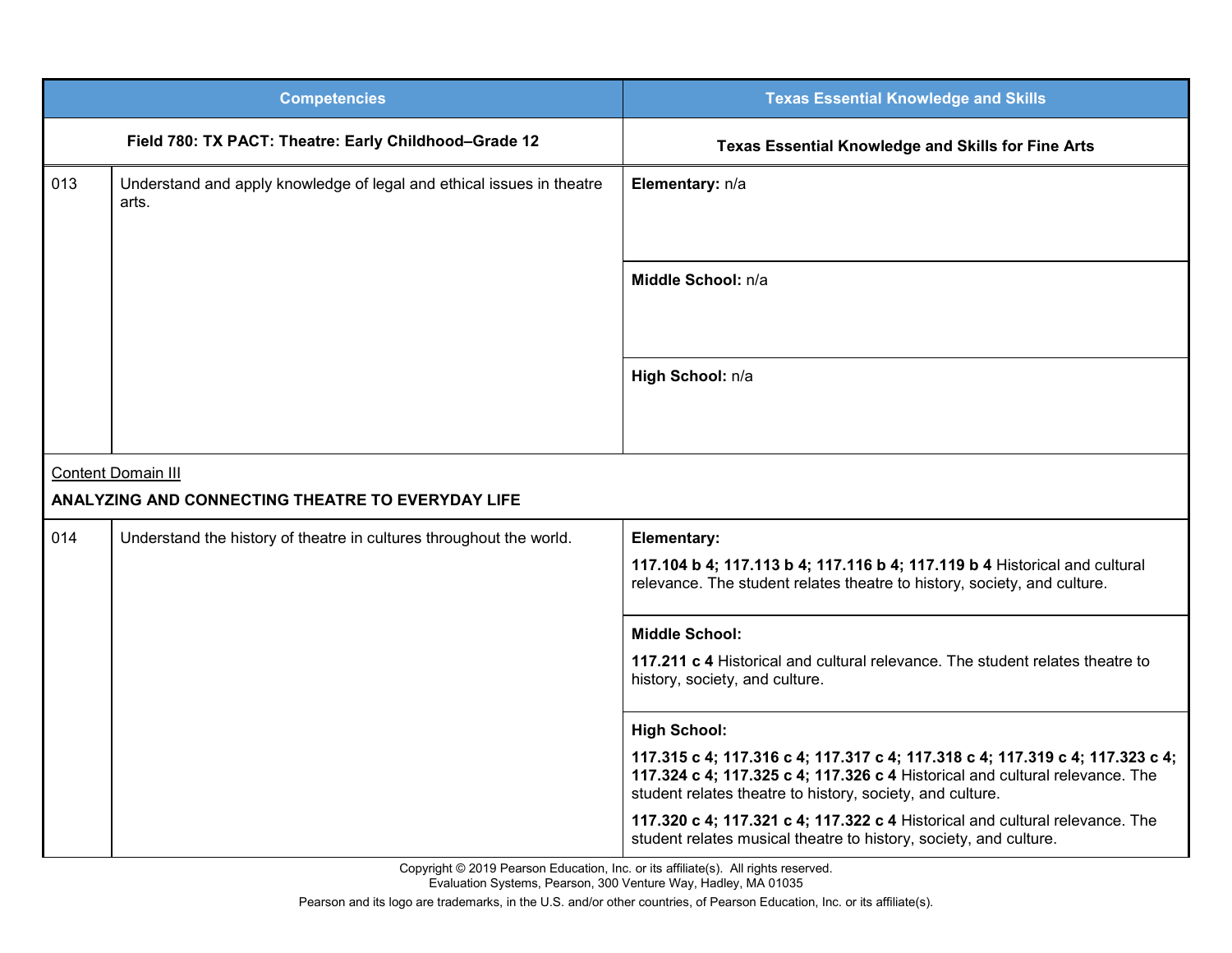|                                                       | <b>Competencies</b>                                                                                                               | <b>Texas Essential Knowledge and Skills</b>                                                                                                                                                                              |
|-------------------------------------------------------|-----------------------------------------------------------------------------------------------------------------------------------|--------------------------------------------------------------------------------------------------------------------------------------------------------------------------------------------------------------------------|
| Field 780: TX PACT: Theatre: Early Childhood-Grade 12 |                                                                                                                                   | <b>Texas Essential Knowledge and Skills for Fine Arts</b>                                                                                                                                                                |
| 015                                                   | Demonstrate knowledge of functions and purposes of theatre in<br>cultures throughout the world from ancient times to the present. | <b>Elementary:</b><br>117.104 b 4; 117.107 b 4; 117.110 b 4; 117.116 b 4; 117.119 b 4 Historical<br>and cultural relevance. The student relates theatre to history, society, and<br>culture.                             |
|                                                       |                                                                                                                                   | <b>Middle School:</b><br>117.211 c 4; 117.212 b 4; 117.213 b 3 Historical and cultural relevance. The<br>student relates theatre to history, society, and culture.                                                       |
|                                                       |                                                                                                                                   | <b>High School:</b><br>117.315 c 2 Creative expression: performance. The student interprets<br>characters using the voice and body expressively and creates dramatizations.                                              |
|                                                       |                                                                                                                                   | 117.315 c 4; 117.316 c 4; 117.317 c 4; 117.318 c 4; 117.323 c 4; 117.324 c 4;<br>117.325 c 4; 117.326 c 4 Historical and cultural relevance. The student relates<br>theatre to history, society, and culture.            |
|                                                       |                                                                                                                                   | 117.318 c 1 Foundations: inquiry and understanding. The student develops<br>concepts about self, human relationships, and the environment using elements<br>of drama and conventions of theatre.                         |
|                                                       |                                                                                                                                   | 117.319 c 4; 117.320 c 4; 117.321 c 4; 117.322 c 4 Historical and cultural<br>relevance. The student relates musical theatre to history, society, and culture.                                                           |
| 016                                                   | Understand theatre as a way to create and communicate meaning.                                                                    | Elementary:                                                                                                                                                                                                              |
|                                                       |                                                                                                                                   | 117.104 b 2; 117.107 b 2; 117.110 b 2; 117.114 b 2; 117.116 b 2; 117.119 b 2<br>Creative expression: performance. The student interprets characters using the<br>voice and body expressively and creates dramatizations. |
|                                                       |                                                                                                                                   | 117.104 b 5; 117.107 b 5; 117.110 b 5; 117.113 b 5 Critical evaluation and<br>response. The student responds to and evaluates theatre and theatrical<br>performances.                                                    |